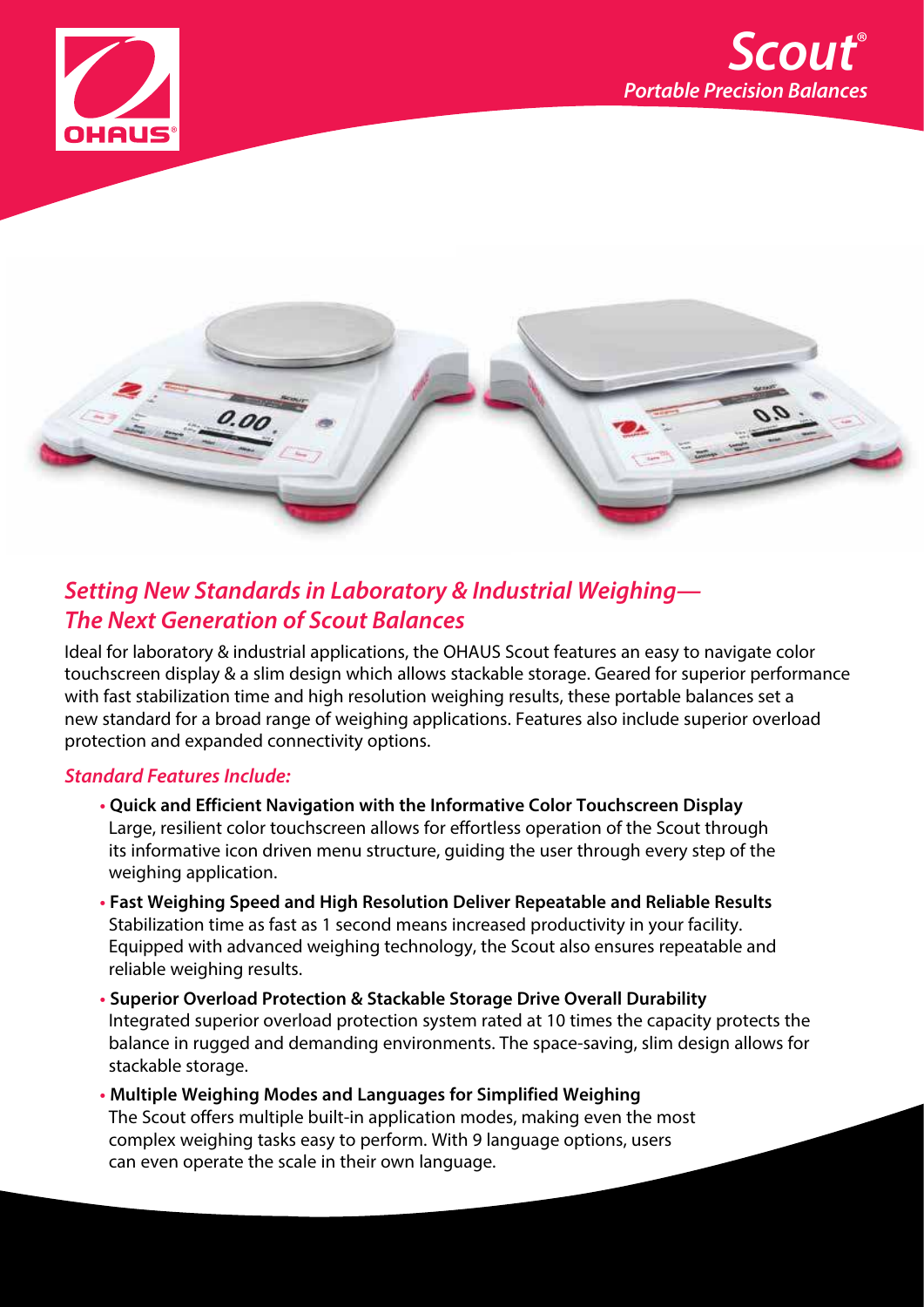# **Scout**® **Portable Precision Balances**

## **Navigate and Operate the Balance Easily with the Informative Touchscreen Display**

Portable balance operation has never been easier, faster or as intuitive as the OHAUS Scout with color touchscreen display. You'll navigate easily through the Scout's resistive touchscreen interface and icon-driven menu structure, maneuver efficiently in and out of application modes, change weighing units with a simple tap on the screen and execute setup and calibration functions in no time. The OHAUS Scout with color touchscreen display creates a new level of unmatched efficiency and functionality in portable weighing.

A real-time clock function keeps accurate time even during power loss. Additionally, GLP/GMP tracking capabilities assist in the monitoring and reporting of data.

# **Increased Efficiency and Productivity in your Facility**

It's all about accuracy and efficiency with the OHAUS Scout Touchscreen balance. Stabilization time as fast as 1 second means increased productivity in the lab, or on the line. With improved resolution, you can count on extremely precise and repeatable weighing results time and time again.

# **Scout's Signature Durability Remains Unrivaled**

You would expect nothing less from OHAUS than the most durable portable weighing product—that's why we've included our superior overload protection rated at 10 times the capacity of the balance, high strength stainless steel pan, impact-resistant pan support and integrated transportation/storage lock. We've even ensured that the high quality, resistive touchscreen is built to last. To complement our signature durability, the Scout Touchscreen is designed to be stackable when utilizing the included stacking and storage cover, which also protects the balance when not in use.

## **Expanded Connectivity Options for Versatile Data Collection and Transfer**

Scout offers 9 application modes which address even the most complex of weighing applications.

Users also have the option of operating the balance in their own language. 9 language options are available—English, Spanish, German, Italian, French, Polish, Hungarian, Czech and Turkish.

## **Draftshield Model Available**

Scout's ingenious draftshield (1mg models only) was designed with an easy to remove top cover piece. This serves as a wind protection ring which keeps the weighing surface stable in rough environments, while maintaining weighing speed.







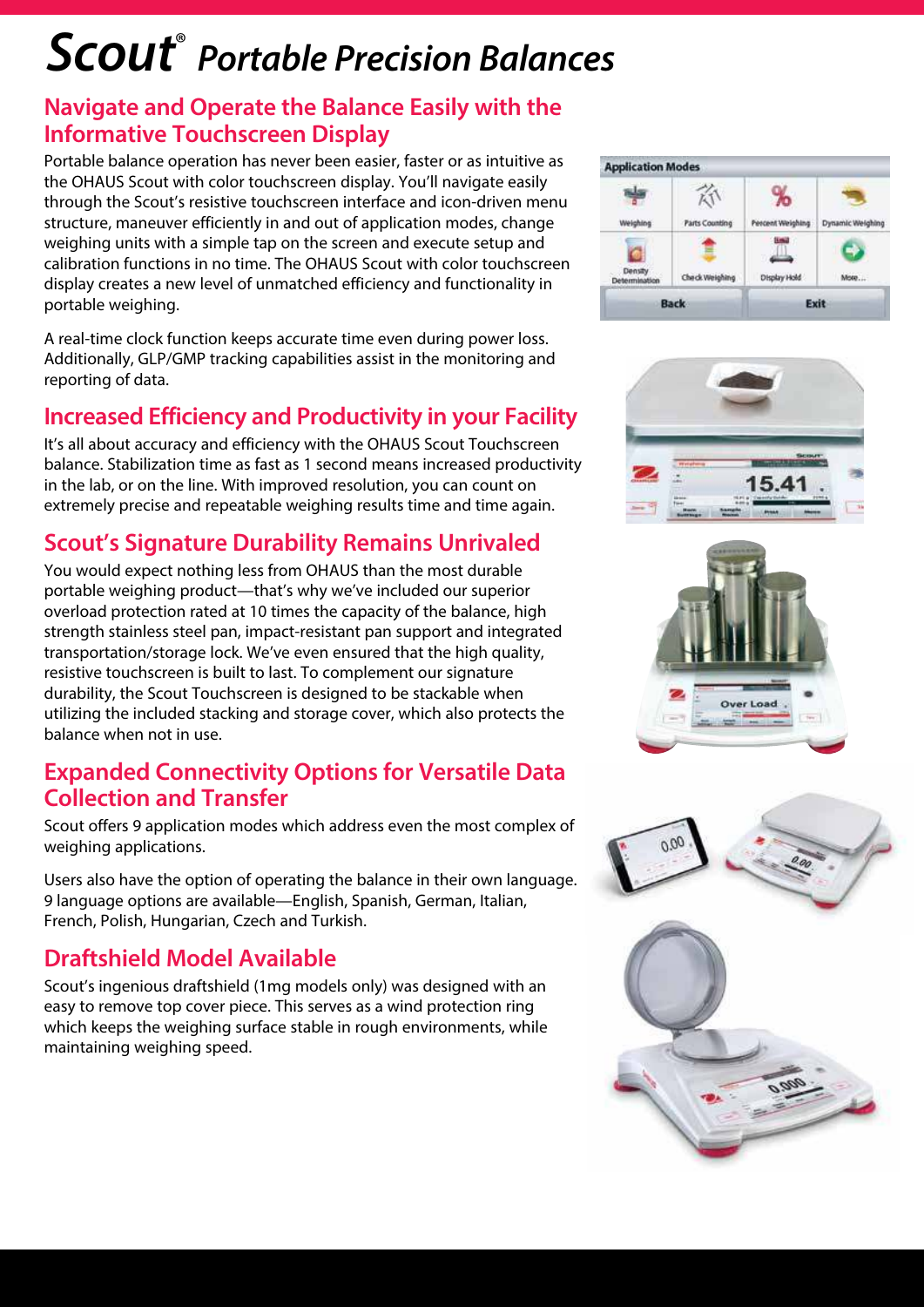

#### **Draftshield**

Protects the sample from external influences, increasing the speed and repeatability of measurements

 $1.0314$ 



#### **Connectivity**

Expanded connectivity options including RS232, USB Host, USB Device, Ethernet and Bluetooth®



**Weigh Below Hook** The integral weigh below hook on the bottom of the Scout allows for density determination or specific gravity calculations



**Security Slot** Integrated security slot prevents theft

### **Color Touch Screen Display**

Informative icon-driven touchscreen display for easy navigation

## **Built-in Application Modes:**

- **Weighing**—Determines the weight of items on the pan in the selected unit of measure.
- **Parts Counting** Counts the number of pieces on the pan using a uniform weight.
- **Percent Weighing**—Measures the weight of a sample displayed as a percentage of a pre-established reference weight.
- **Check Weighing**—Compares the weight of a sample against target limits.
- **Dynamic Weighing**—Weighs an unstable sample load. The balance takes an average of weights over a period of time.

**Lockswitch** The Scout can be locked into a specific configuration using the lockswitch

- **Totalization**—Measures cumulative weight of multiple items. Cumulative total may exceed balance capacity.
- **Density Determination**—Determines density of solids or liquid. With the integrated weigh below hook, it is possible to perform specific gravity tests for objects that cannot be easily placed on the weighing pan.
- **Display Hold**—Manually holds the last stable weight or the first highest stable weighing value on the display.
- **Mole Weighing**—Measures the weight of a sample and calculate it into Moles automatically.

# **Outline Dimensions**